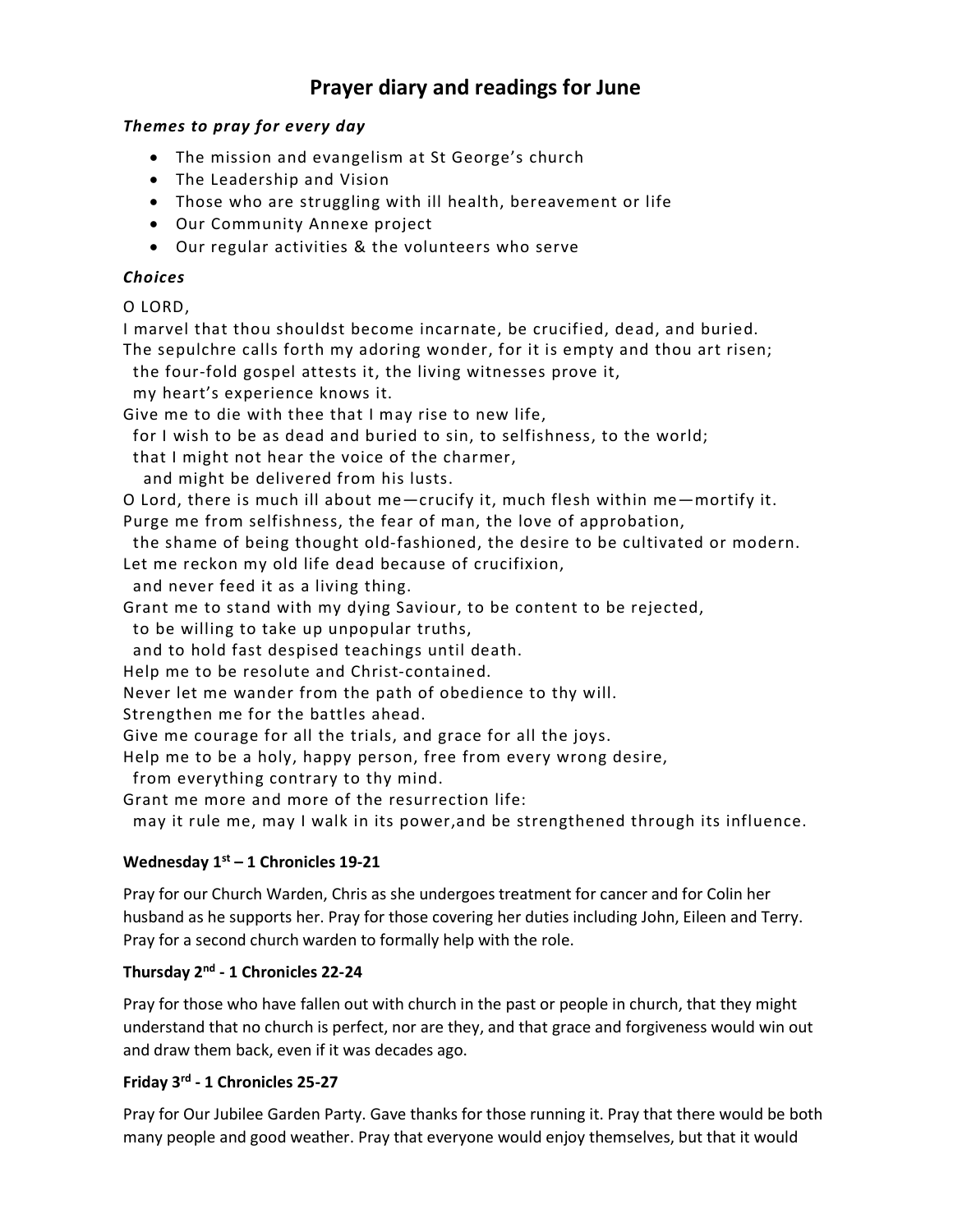also lead to gospel opportunities with guests and visitors.

## Saturday 4<sup>th</sup> - 1 Chronicles 28-30

Pray for Ukraine, where Russia continues to take land little by little. Pray that somehow things would reverse and Russians would go home and leave that nation in peace to rebuild. Pray that those who have committed war crimes or abuse would get justice, and rapidly.

# Sunday 5<sup>th</sup> - 1 Chronicles 31-33

Pray for our new annexe project, especially grant applications that have gone in to give us funding. Pray for the applications going to Virgin Money North East (formerly Northern Rock), the Community Foundation & Community lottery Fund and ask we would continue to find many more sources of funding. Give thanks for grants received and wisdom as we seek the next funding sources.

## Monday 6<sup>th</sup> - 1 Chronicles 34-36

Pray for 'cuppa cake and company' this morning. Give thank for the team that work faithfully. Pray that others join the team when needed. Pray for good conversations about Jesus and it would lead to people coming to faith. Pray new people to come along regularly.

## Tuesday 7<sup>th</sup> - Ezra 1-3

Pray for the work of Washington Community Food Project and those volunteering there. Pray for the PCC meeting tonight and those who are new on it to quickly find their feet and bless us with additional wisdom.

## Wednesday  $8<sup>th</sup>$  – Ezra 4-6

Pray for our Wednesday morning services and those who preach and lead at them. Pray that many would be blessed by this simple and quiet communion/prayer service.

## Thursday  $9<sup>th</sup>$  – Ezra 7-10

Pray for teachers and pupils back in school after the half-term. Pray especially for those sitting exams and leaving school. Pray for those who are going on to apprenticeships and university, that they wold use their long summer holidays well.

## Friday 10<sup>th</sup> - Nehemiah 1-3

Pray for 'cuppa, cake and company'. Give thanks that it has blessed many and continues to do so. Pray for good gospel opportunities to be had with visitors.

## Saturday 11<sup>th</sup> - Nehemiah 4-6

Pray for the nations hosting hundreds of thousands of refugees from Ukraine, that people would be overwhelming in their welcome and generosity. Pray that Russians might go home and peace would return. Pray that those bent on vengeance would repent.

## Sunday 12th - Nehemiah 7-9

Pray for our family service this morning, that the young people would be blessed and connect with the Lord as well as have fun. Pray for the 'tea and toast' fellowship too.

## Monday  $13<sup>th</sup>$  – Nehemiah 10-13

Pray for the assembly in Fatfield primary school this afternoon. Pray we would make ever growing connections with young people in the area and see many families come to faith.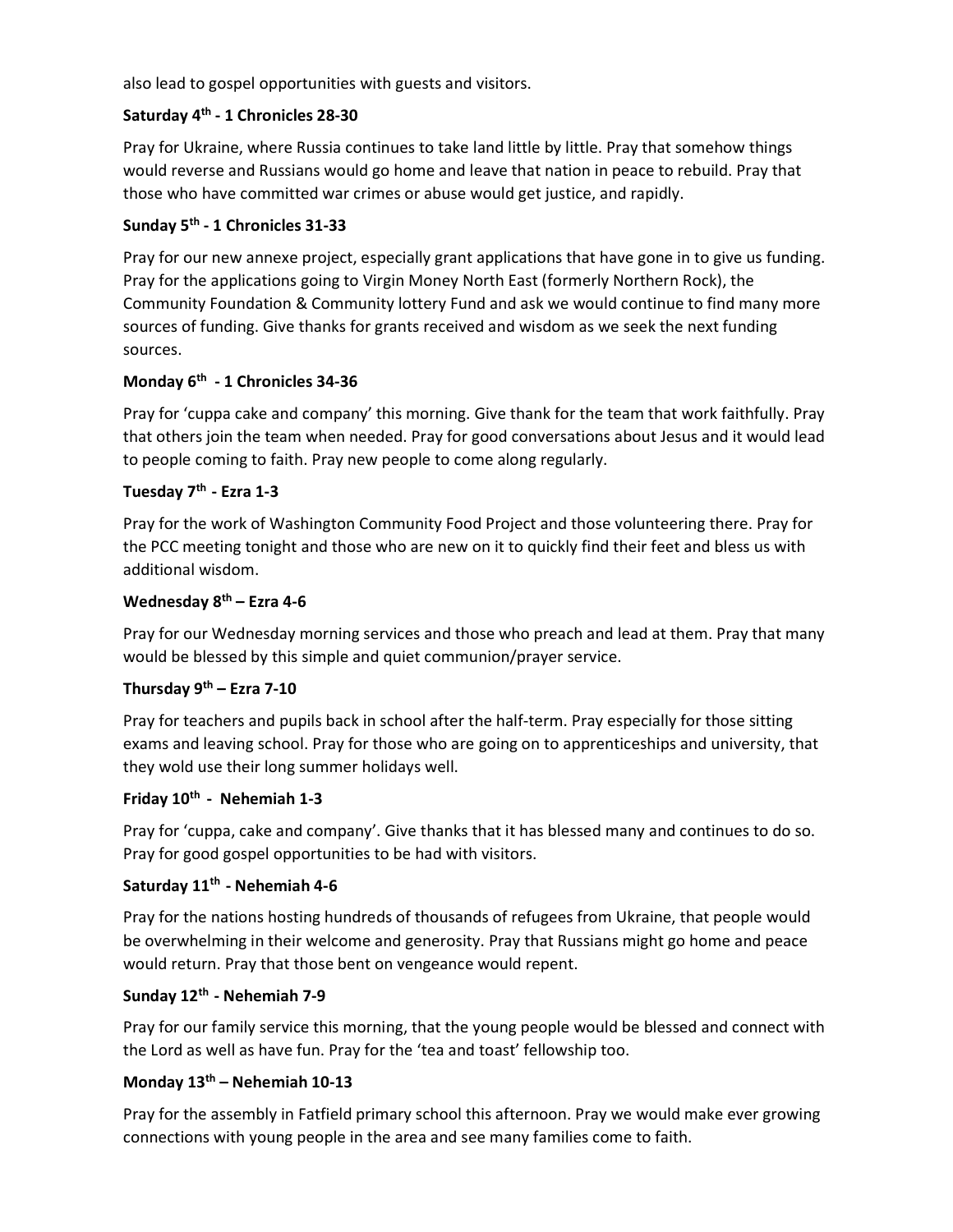#### Tuesday  $14<sup>th</sup>$  – Esther 1-3

Pray for the toddler group this morning. Give thanks it is popular and well loved. Pray for more help when it is needed and that many who come would come to faith.

## Wednesday  $15<sup>th</sup>$  – Esther 4-6

Pray for young leaders to emerge to help lead, pray, read and preach in our church family and that others would join. Pray our discipleship would be faithful and effective.

## Thursday  $16^{th}$  – Esther 7-10

Pray for our office and those who work with Lorraine as volunteers. Pray for wisdom when we handle conflict with people complaining about issues.

#### Friday  $17<sup>th</sup> -$  Job 1-3

Pray for President Zelensky of Ukraine and all those with authority in that nation. Pray that the Russian soldiers would refuse to fight, surrender/lose their equipment, or go home. Pray for the project in Moldova where Nic Bianchi is serving.

#### Saturday 18<sup>th</sup> – Job 4-6

Pray for Open Doors: According to the United Nations, there are over 26 million refugees around the world – of which many hundreds of thousands are Christians displaced by persecution. Please pray for Open Doors partners as they continue to meet the growing needs of displaced believers with emergency relief aid and spiritual support.

#### Sunday  $19^{th}$  – Joh 7-9

Pray for Lucy and Nick as they plan their Sabbatical. Pray they would find the right things to do during the first month where the details are still unclear.

## Monday  $20^{th}$  – Job 10-12

Pray for the Architect and Engineers designing the heating system for the new annexe, that they come up with a good affordable and effective eco-friendly solution.

#### Tuesday  $21^{st}$  – Job 13-15

Give thanks for answered prayer. Pray for those who are new to the church. Pray for those who have been Christians many years too, that they would find their first love again and re-energise their passion for Christ and His mission.

#### Wednesday  $22<sup>nd</sup> - Job 16-18$

Pray for the young people in the church. Pray for leaders to help them grow in faith Pray for our work with young people, and that more would be able to start. Give thanks Assemblies are restarting in Fatfield on a regular basis.

#### Thursday  $23^{rd}$  – Job 19-21

Pray for our local councillors and the work they do to improve the area. Pray for other local organisations serving those in need, including Wearside Women in Need.

#### Friday  $24<sup>th</sup> -$  Job 22-24

Pray for other mission partners funded through our world giving. Pray for wisdom as we consider the future ways of distributing the world giving money.